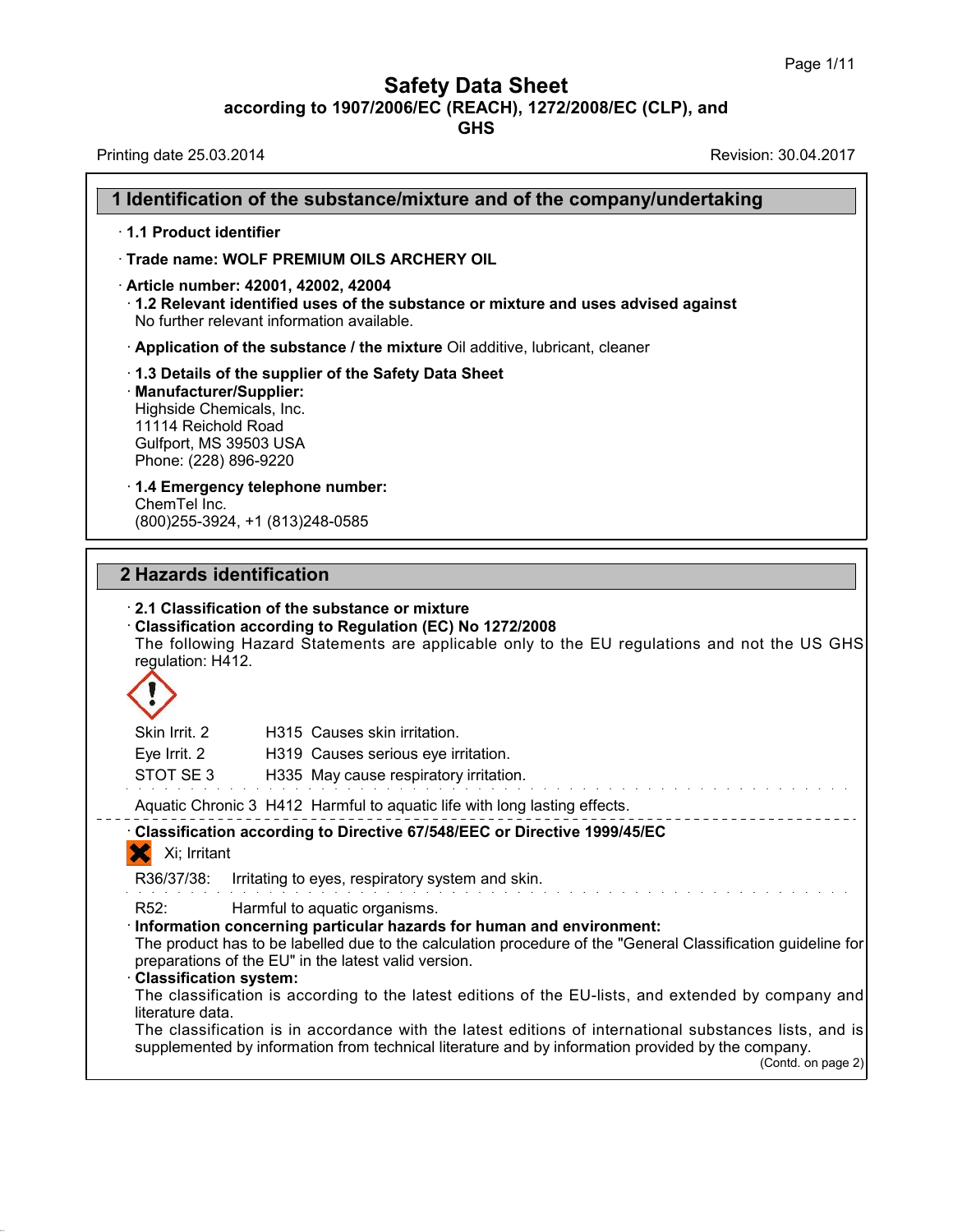# Safety Data Sheet<br><sub>006/EC (REACH), 1272/2008/EC (CLP),<br>GHS</sub> Page 2/11<br>**according to 1907/2006/EC (REACH), 1272/2008/EC (CLP), and<br>GHS<br>Revision: 30.04.2017<br>Revision: 30.04.2017 Safety Data Sheet**<br>
according to 1907/2006/EC (REACH), 1272/2008/EC (CLP), and<br>
Printing date 25.03.2014<br>
Revision: 30.04.2017<br>
Revision: 30.04.2017

**GHS**

38.0.16

# **Trade name: WOLF PREMIUM OILS ARCHERY OIL**

 $\overline{\text{Contd. of page 1}}$ · **2.2 Label elements Example 1 and Solvetter State International Conduct State Inc.**<br> **E2.2 Label elements**<br> **Cabelling according to Regulation (EC) No 1272/2008**<br>
The following Hazard Statements are applicable only to the requlation: H412. 2.2 Label elements<br>
Labelling according to Regulation (EC) No 1272/2008<br>
The following Hazard Statements are applicable only to the EU regulations and not the US GHS<br>
regulation: H412.<br>
The product is classified and labell regulation: H412.<br>The product is classified and labelled according to the CLP regulation.<br>· Hazard pictograms The following to Regulation (EC) No 1272/2008<br>The following Hazard Statements are applicable only to the EU regulat<br>regulation: H412.<br>The product is classified and labelled according to the CLP regulation.<br>**· Hazard pictog** GHS07 **• Signal word Warning<br>• Signal word Warning<br>• Hazard statements<br>• The following Hazard Statem CHS07**<br> **Signal word Warning<br>
<b>Hazard statements**<br>
The following Hazard State<br>
requlation: H412. GHS07<br>Signal word Warning<br>Hazard statements<br>The following Hazard Statements are applicable only to the EU regulations and not the US GHS<br>regulation: H412.<br>H315 Causes skin irritation GHS07<br>**Signal word** Warning<br>**Hazard statements**<br>The following Hazard State<br>regulation: H412.<br>H315 Causes skin irritation.<br>H319 Causes serious eve irrita Signal word Warning<br>Hazard statements<br>The following Hazard Statements a<br>regulation: H412.<br>H315 Causes skin irritation.<br>H335 May cause respiratory irritation. **Signal word** Warning<br>**Hazard statements**<br>The following Hazard Statements are app<br>regulation: H412.<br>H315 Causes serious eye irritation.<br>H335 May cause respiratory irritation.<br>H412 Harmful to aquatic life with long lasting. **Hazard statements**<br>The following Hazard Statements are applic<br>regulation: H412.<br>H315 Causes skin irritation.<br>H319 Causes serious eye irritation.<br>H335 May cause respiratory irritation.<br>H412 Harmful to aquatic life with lon The following Hazard Statements are applicable only to th<br>regulation: H412.<br>H315 Causes skin irritation.<br>H319 Causes serious eye irritation.<br>H335 May cause respiratory irritation.<br>H412 Harmful to aquatic life with long las H315 Causes skin irritation.<br>
H319 Causes serious eye irritation.<br>
H335 May cause respiratory irritation.<br>
H412 Harmful to aquatic life with long lasting effects.<br> **Precautionary statements**<br>
P280 Wear protective gloves / H319 Causes serious eye irritation.<br>
H335 May cause respiratory irritation.<br>
H412 Harmful to aquatic life with long lasting effects.<br> **Precautionary statements**<br>
P260 Wear protective gloves / eye protection.<br>
P264 Wash tho H335 May cause respiratory irritation.<br>
H412 Harmful to aquatic life with long lasting effects.<br> **Precautionary statements**<br>
P260 Wear protective gloves / eye protection.<br>
P264 Wash thoroughly after handling.<br>
P261 Avoid b Partian Continue in the Matthew of Soan and water<br>
Payabota The Continue and the Wear protective gloves / eye protection.<br>
P264 Wash thoroughly after handling.<br>
P261 Avoid breathing mist/vapours/spray.<br>
P305+P351+P338 IF I tements<br>Wear protective gloves / eye protection.<br>Wash thoroughly after handling.<br>Avoid breathing mist/vapours/spray.<br>IF IN EYES: Rinse cautiously with water for several r<br>present and easy to do. Continue rinsing.<br>IF ON SKI P280 Wear protective gloves / eye protection.<br>
P264 Wash thoroughly after handling.<br>
P305+P351+P338 IF IN EYES: Rinse cautiously with water for several minutes. F<br>
present and easy to do. Continue rinsing.<br>
P302+P352 IF ON P264 Wash thoroughly after handling.<br>
P261 Avoid breathing mist/vapours/spray.<br>
P305+P351+P338 IF IN EYES: Rinse cautiously with water for several minutes. Remove contact lenses, if<br>
present and easy to do. Continue rinsin regulations. P303+P351+P338 IF IN E1<br>present<br>P302+P352 IF ON S<br>P501 Dispose<br>regulation:<br>**Hazard description:**<br>WHMIS-symbols:<br>D2B - Toxic material causin · **WHMIS-symbols:** P302+P352 IF ON SKIN: Wash with plenty of soap and<br>P501 Dispose of contents/container in accord<br>regulations.<br>**Hazard description:**<br>WHMIS-symbols:<br>D2B - Toxic material causing other toxic effects D2B - Toxic material causing other toxic efference of the Material Causing other toxic efference of the Material Street of Texas (scale 0 - 4)  $\left| \frac{1}{1} \right\rangle$  Reactivi Health =  $1$ <br>Fire =  $1$ **igs (scale 0 - 4)**<br>Health = 1<br>Fire = 1<br>Reactivity = 1 **ngs (scale 0 - 4)**<br>Health = 1<br>Fire = 1<br>Reactivity = 1 ngs (scale 0 - 4)<br>Health = 1<br>Fire = 1<br>Reactivity = 1<br>ngs (scale 0 - 4) Health = 1<br>
Fire = 1<br>
Reactivity = 1<br>
HMIS-ratings (scale 0 - 4)<br>
HEALTH 1 Health = 1 **HEALTH** 1 Hea FIRE REACTIVITY  $1$  Reactivity = 1  $1$  Fire = 1 Fire = 1<br>
Reactivity = 1<br> **ings (scale 0 - 4)**<br> **1**<br>
Fire = 1<br> **1**<br>
Reactivity = 1 teactivity = 1<br>**Is (scale 0 - 4)**<br>Health = 1<br>Fire = 1<br>Reactivity = 1 **s (scale 0 - 4)**<br>Health = 1<br>Fire = 1<br>Reactivity = 1 (Contd. on page 3)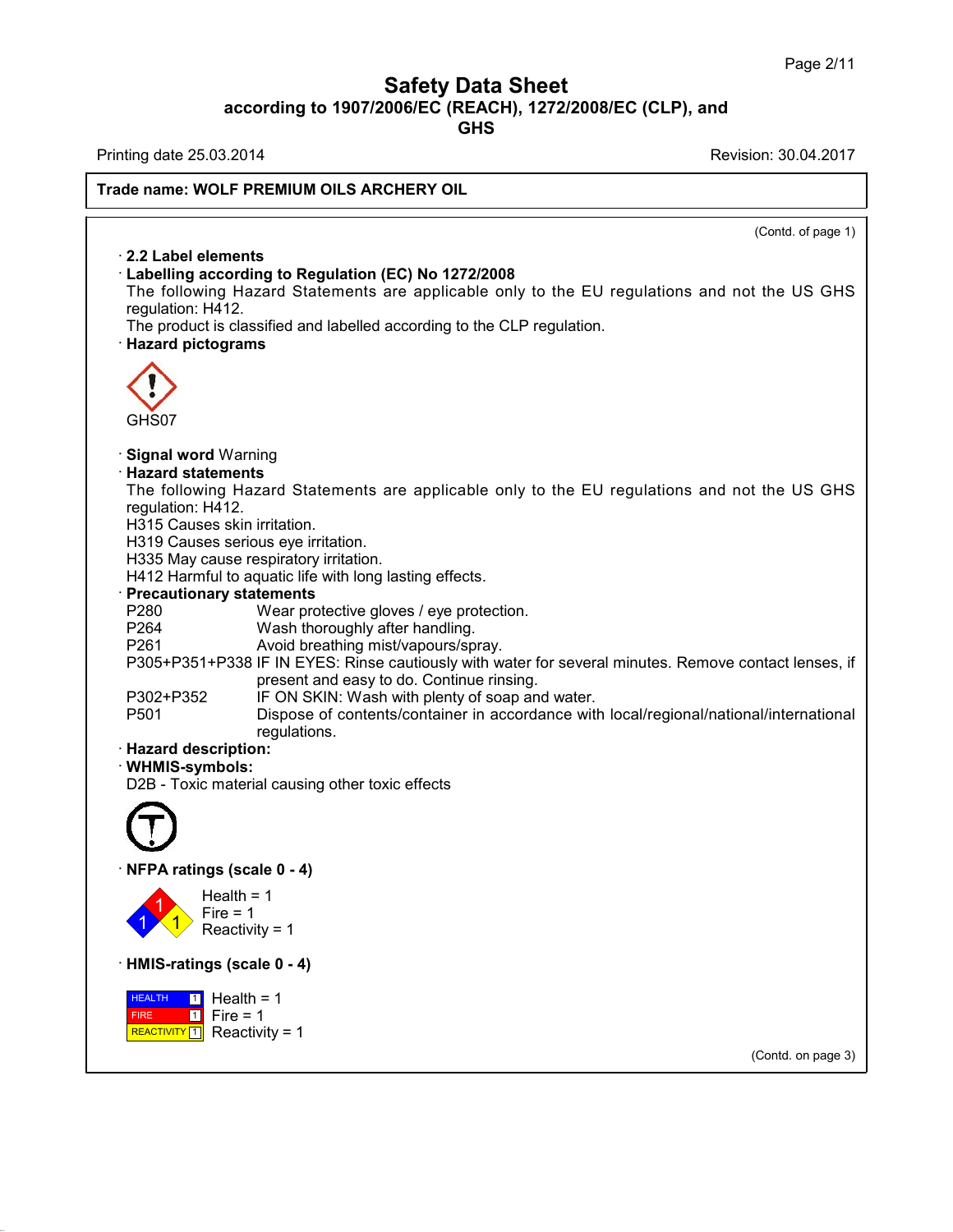# Safety Data Sheet<br><sub>006/EC (REACH), 1272/2008/EC (CLP),<br>GHS</sub> Page 3/11<br> **according to 1907/2006/EC (REACH), 1272/2008/EC (CLP), and<br>
GHS<br>
Printing date 25.03.2014<br>
Revision: 30.04.2017 GHS Safety Data Sheet**<br>according to 1907/2006/EC (REACH), 1272/2008/EC (CLP), and<br>Printing date 25.03.2014<br>Revision: 30.04.2017<br>Frade name: WOLE PREMILIM OU S ARCHERY OU

**Trade name: WOLF PREMIUM OILS ARCHERY OIL Example 12 ACCED STATE IN STATE IN STATE IS SET THAIRS Long Term Health Hazard Substances**<br>
None of the ingredients is listed. (Contd. of page 2)

# None: WOLF PREMIUM OILS ARCHERY<br>
→ HMIS Long Term Health Hazard Substance<br>
None of the ingredients is listed.<br>
→ 2.3 Other hazards<br>
→ Results of PBT and vPvB assessment<br>
→ PBT: Not applicable. **• HMIS Long Term Health Hazard Substances**<br>None of the ingredients is listed.<br>• 2.3 Other hazards<br>• Results of PBT and vPvB assessment<br>• PBT: Not applicable.<br>• vPvB: Not applicable.

None of the ingredients is listed.

# **2.3 Chief Hazards<br>
Results of PBT and vPvB assessment<br>
PBT: Not applicable.<br>
3 Composition/information on ingredients<br>
3.2 Mixtures 3 Composition/information on ingredients**<br> **·** 3.2 Mixtures

| Dangerous components:<br>CAS: 64722-56-9<br>50-100%<br>Highly Refined Heavy Mineral Base Oils<br>$\mathsf{\times}$ Xi R38<br>___________________________<br>$\circ$ Skin Irrit. 2, $\overline{H}3\overline{1}5$<br>Alkenes C12-24 Chloro<br>10-25%<br>X Xi R36/37/38<br>Skin Irrit. 2, H315; Eye Irrit. 2, H319; STOT SE 3, H335<br>CAS: 8013-07-8<br><b>Epoxidized Stabilizer</b><br>$2,5-10%$<br>EINECS: 232-391-0 $\frac{1}{2}$ N R51/53<br>Aquatic Chronic 2, H411<br>· Additional information: For the wording of the listed risk phrases refer to section 16. | $\cdot$ 3.2 Mixtures | Description: Mixture of substances listed below with nonhazardous additions. |  |
|---------------------------------------------------------------------------------------------------------------------------------------------------------------------------------------------------------------------------------------------------------------------------------------------------------------------------------------------------------------------------------------------------------------------------------------------------------------------------------------------------------------------------------------------------------------------|----------------------|------------------------------------------------------------------------------|--|
|                                                                                                                                                                                                                                                                                                                                                                                                                                                                                                                                                                     |                      |                                                                              |  |
|                                                                                                                                                                                                                                                                                                                                                                                                                                                                                                                                                                     |                      |                                                                              |  |
|                                                                                                                                                                                                                                                                                                                                                                                                                                                                                                                                                                     |                      |                                                                              |  |
|                                                                                                                                                                                                                                                                                                                                                                                                                                                                                                                                                                     |                      |                                                                              |  |
|                                                                                                                                                                                                                                                                                                                                                                                                                                                                                                                                                                     |                      |                                                                              |  |

# • **Additional Information:** For the wording of the<br> **4.1 Description of first aid measures**<br>
• **4.1 Description of first aid measures**<br>
• **General information:**<br>
Immediately remove any clothing soiled by the p

**First aid measures**<br> **4.1 Description of first aid**<br> **General information:**<br>
Immediately remove any clo<br>
Take affected persons out in First aid measures<br>4.1 Description of first aid measures<br>General information:<br>Immediately remove any clothing soiled by the product.<br>Take affected persons out into the fresh air.<br>After inhalation: **First aid measures**<br> **A.1 Description of first aid measures**<br> **Ceneral information:**<br>
Immediately remove any clothing soiled by the product.<br>
Take affected persons out into the fresh air.<br> **After inhalation:**<br>
Supply fres 4.1 Description of first aid measures<br>General information:<br>Immediately remove any clothing soiled by the product.<br>Take affected persons out into the fresh air.<br>After inhalation:<br>Supply fresh air; consult doctor in case of **In case of unconsciousness place by the product.**<br>
Take affected persons out into the fresh air.<br> **After inhalation:**<br>
Supply fresh air; consult doctor in case of complaints.<br>
In case of unconsciousness place patient stab

Take affected persons out into the fresh air.<br> **After inhalation:**<br>
Supply fresh air; consult doctor in case of complaints.<br>
In case of unconsciousness place patient stably in side position for the<br> **After skin contact:**<br> If Supply fresh air; consult doctor in case of complaints.<br>In case of unconsciousness place patient stably in side<br> **After skin contact:**<br>
Immediately wash with water and soap and rinse thoror<br>
If skin irritation continues

In case of unconsciousness place patient stably in sidentler skin contact:<br>
Immediately wash with water and soap and rinse tholor<br>
If skin irritation continues, consult a doctor.<br> **After eye contact:**<br>
Remove contact lense Refler skin contact:<br>
Immediately wash with water and soap and rinse thoroughly.<br>
If skin irritation continues, consult a doctor.<br> **After eye contact:**<br>
Remove contact lenses if worn, if possible.<br>
Rinse opened eye for sev If skin irritation continues, consult a doctor.<br>
After eye contact:<br>
Remove contact lenses if worn, if possible.<br>
Rinse opened eye for several minutes under running water. If symptoms persist, consult a doctor.<br>
After swal Or After eye contact:<br>
Rimove contact lenses if worn, if possible.<br>
Rinse opened eye for several minutes under running water. If symptoms persist, c<br> **After swallowing:**<br>
Rinse out mouth and then drink plenty of water.<br>
Do

**Coughing** 

Acne

38.0.16

(Contd. on page 4)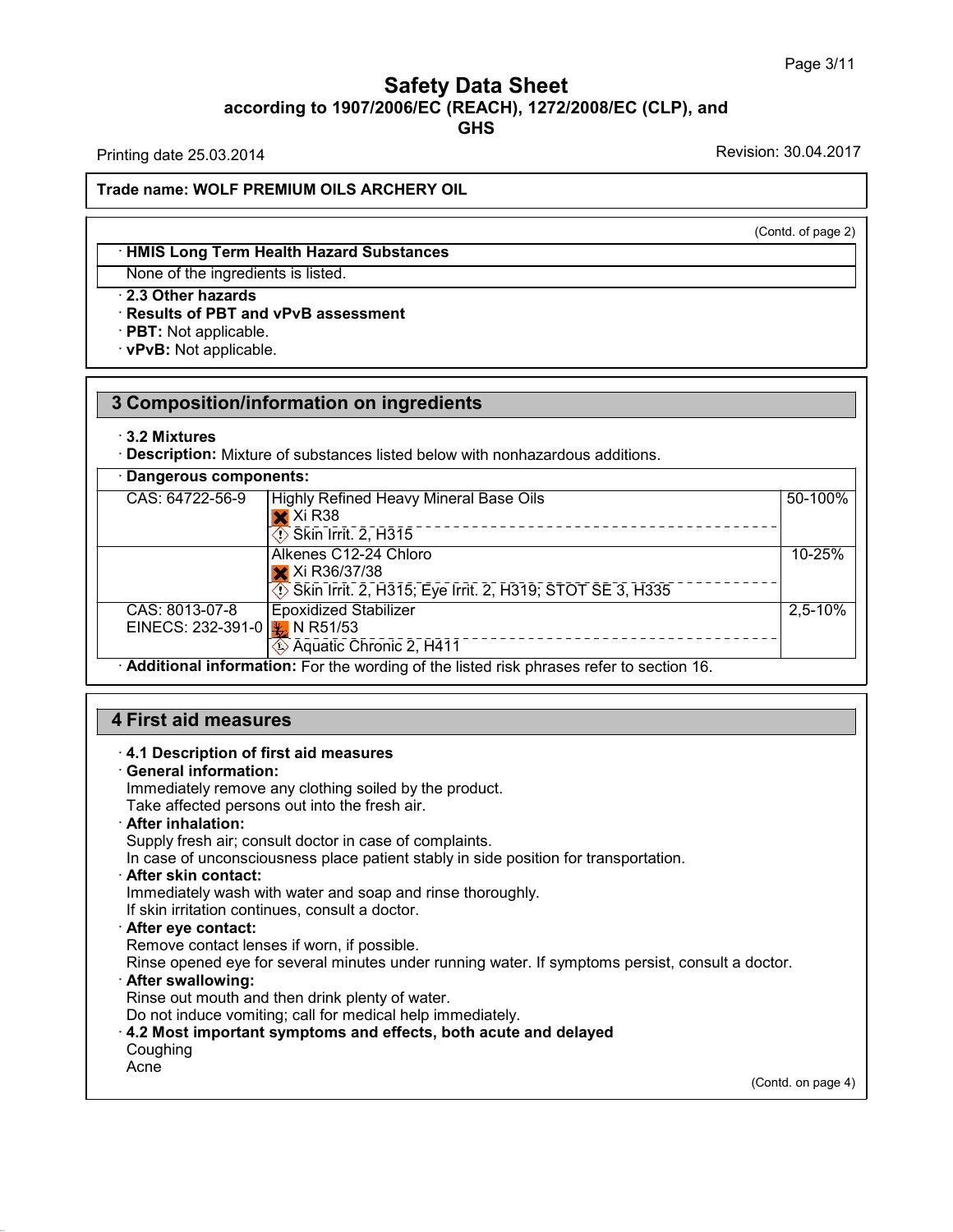# Safety Data Sheet<br><sub>006/EC (REACH), 1272/2008/EC (CLP),<br>GHS</sub> Page 4/11<br>**according to 1907/2006/EC (REACH), 1272/2008/EC (CLP), and<br>GHS<br>Revision: 30.04.2017<br>Revision: 30.04.2017 GHS Safety Data Sheet**<br>
according to 1907/2006/EC (REACH), 1272/2008/EC (CLP), and<br>
Printing date 25.03.2014<br>
Revision: 30.04.2017<br>
Revision: 30.04.2017

Nausea Cramp **Disorientation** · **Hazards**

# **Trade name: WOLF PREMIUM OILS ARCHERY OIL**

 $\overline{(\text{Cond. of page 3})}$ 

Nausea<br>Cramp<br>Disorientation<br>**Hazards**<br>Danger of impaired breathing.<br>Danger of convulsion.<br>Condition may deteriorate with alcohol. Danger of impaired breathing.<br>Danger of convulsion. Cramp<br> **Condition may deteriorate with alcohol consumption.**<br> **Condition may deteriorate with alcohol consumption.**<br> **4.3 Indication of any immediate medical attention and special treatment needed**<br> **Medical supervision fo** Hazards<br>Danger of impaired breathing.<br>Danger of convulsion.<br>Condition may deteriorate with alcohol consumption.<br>4.3 Indication of any immediate medical attention<br>Medical supervision for at least 48 hours.<br>In cases of irrit Danger of impaired breathing.<br>Danger of convulsion.<br>Condition may deteriorate with alcohol consumption.<br>**4.3 Indication of any immediate medical attention and special treatment needed**<br>Medical supervision for at least 48 h Condition may deteriorate with alcohol consumption.<br>4.3 Indication of any immediate medical attention and special treatment n<br>Medical supervision for at least 48 hours.<br>In cases of irritation to the lungs, initial treatmen 4.3 Indication of any Immediate medi-<br>
Medical supervision for at least 48 hours<br>
In cases of irritation to the lungs, initial t<br>
If necessary oxygen respiration treatme<br>
5 Firefighting measures<br>
5.1 Extinguishing media

- **Firefighting measures**<br> **5.1 Extinguishing media**<br>
 Suitable extinguishing agents:<br>
™Mater haze or foo **Firefighting measures<br>· 5.1 Extinguishing media<br>· Suitable extinguishing agents:<br>Water haze or fog<br>Alcohol resistant foam** Firefighting measures<br>5.1 Extinguishing media<br>Suitable extinguishing agents:<br>Water haze or fog<br>Alcohol resistant foam Firefighting measures<br>5.1 Extinguishing media<br>Suitable extinguishing agents:<br>Water haze or fog<br>Alcohol resistant foam<br>Foam<br>Fire-extinguishing powder Foam **5.1 Extinguishing media<br>Suitable extinguishing agents:**<br>Water haze or fog<br>Alcohol resistant foam<br>Foam<br>Fire-extinguishing powder<br>Gaseous extinguishing agents<br>Carbon dioxide **Suitable extinguishing agents:**<br>Water haze or fog<br>Alcohol resistant foam<br>Foam<br>Fire-extinguishing powder<br>Gaseous extinguishing agents<br>Carbon dioxide<br>**For safety reasons unsuitable extinguis** Water haze or fog<br>Alcohol resistant foam<br>Foam<br>Fire-extinguishing powder<br>Gaseous extinguishing age<br>Carbon dioxide<br>**For safety reasons unsui**<br>Water with full jet Alconol resistant roam<br>
Foam<br>
Fire-extinguishing powder<br>
Gaseous extinguishing agents<br>
Carbon dioxide<br> **For safety reasons unsuitable extinguishing agents:**<br>
Water with full jet<br>
Water sprav Foam<br>Fire-extinguishing powder<br>Gaseous extinguishing agents<br>Carbon dioxide<br>**For safety reasons unsuitable e**<br>Water with full jet<br>Water spray<br>5.2 Special bazards arising from Fire-extinguishing powder<br>Gaseous extinguishing ag<br>Carbon dioxide<br>**For safety reasons unsu**<br>Water with full jet<br>Water spray<br>**5.2 Special hazards aris**<br>During beating or in case Gaseous extinguishing agents<br>
Carbon dioxide<br> **For safety reasons unsuitable extinguishing agents:**<br>
Water with full jet<br>
Water spray<br> **5.2 Special hazards arising from the substance or mixture**<br>
During heating or in case Carbon dioxide<br>
For safety reasons unsuitable extinguishing agents:<br>
Water with full jet<br>
Water spray<br> **5.2 Special hazards arising from the substance or mixture**<br>
During heating or in case of fire poisonous gases are prod Water with full jet<br>
Water spray<br> **5.2 Special hazards arising from the substance or mixture**<br>
During heating or in case of fire poisonous gases are produced<br> **5.3 Advice for firefighters**<br> **Protective equipment:**<br>
Wear se
- Water spray<br>**5.2 Special hazards arising from the substance or mixture**<br>During heating or in case of fire poisonous gases are produce<br>**5.3 Advice for firefighters**<br>**Protective equipment:**<br>Wear self-contained respiratory pr
- 
- 

38.0.16

**Branch Fully protective suiters of the substance or mixture**<br> **Branch Cool Exercise** State for firefighters<br> **Protective equipment:**<br>
Wear self-contained respiratory protective device.<br>
Wear fully protective suit.<br> **Addit** 

Frotective equipment:<br>
Wear self-contained respiratory protective device<br>
Wear fully protective suit.<br> **Additional information** Cool endangered recept<br> **6 Accidental release measures**<br>
6.1 Personal precautions, protective • **Additional Information** Cool endangered receptacies with water fog or haze.<br> **• Accidental release measures**<br>
• **6.1 Personal precautions, protective equipment and emergency procedures**<br>
Wear protective equipment. Keep **Accidental release measures<br>6.1 Personal precautions, protective equipment and emergency proce**<br>Wear protective equipment. Keep unprotected persons away.<br>Ensure adequate ventilation<br>Particular danger of slipping on leaked Accidental release measures<br>6.1 Personal precautions, protective<br>Wear protective equipment. Keep un<br>Ensure adequate ventilation<br>Particular danger of slipping on leake **Example 19 Accidental release measures**<br> **EXECT: CAT Personal precautions, protective equipment and emerger**<br>
Wear protective equipment. Keep unprotected persons away.<br>
Ensure adequate ventilation<br>
Particular danger of **6.1 Personal precautions, protective equipment and emergenc**<br>Wear protective equipment. Keep unprotected persons away.<br>Ensure adequate ventilation<br>Particular danger of slipping on leaked/spilled product.<br>**6.2 Environmenta** Wear protective equipment. Keep unprotected persons away.<br>Ensure adequate ventilation<br>Particular danger of slipping on leaked/spilled product.<br>**6.2 Environmental precautions:**<br>Do not allow to enter sewers/ surface or groun Ensure adequate ventilation<br>Particular danger of slipping on leaked/spilled product.<br>6.2 Environmental precautions:<br>Do not allow to enter sewers/ surface or ground water.<br>Inform respective authorities in case of seepage in Particular danger of slipping on leaked/spilled product.<br> **6.2 Environmental precautions:**<br>
Do not allow to enter sewers/ surface or ground water.<br>
Inform respective authorities in case of seepage into water course or sewa Do not allow to enter sewers/ surface or ground water.<br>
Inform respective authorities in case of seepage into water course or sewage system.<br>
Prevent from spreading (e.g. by damming-in or oil barriers).<br>
Do not allow to p Prevent from spreading (e.g. by damming-in or oil barriers).  $(t)$ .<br>(Contd. on page 5)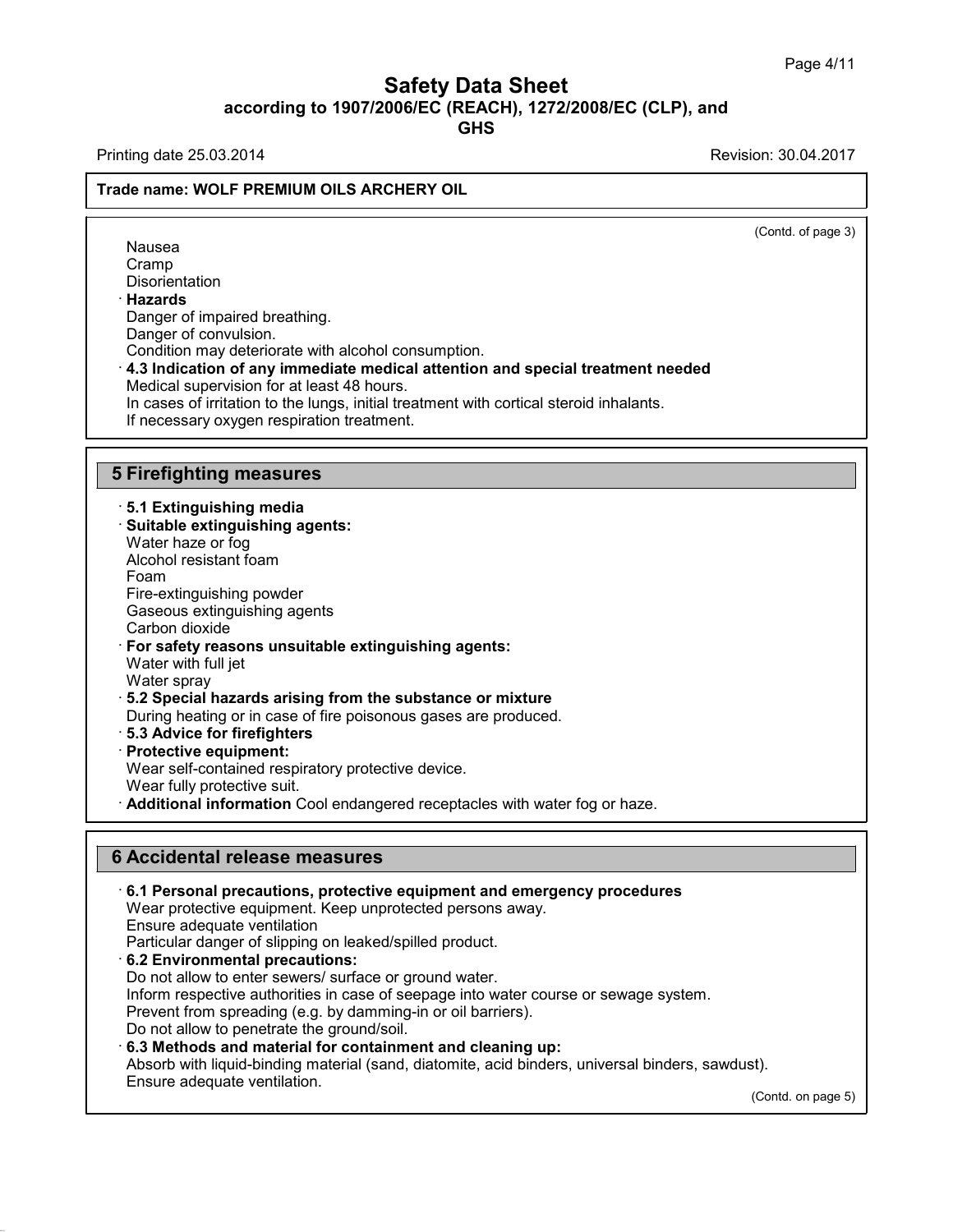# Safety Data Sheet<br><sub>006/EC (REACH), 1272/2008/EC (CLP),<br>GHS</sub> Page 5/11<br>**according to 1907/2006/EC (REACH), 1272/2008/EC (CLP), and<br>GHS<br>Revision: 30.04.2017<br>Revision: 30.04.2017 Safety Data Sheet**<br>
according to 1907/2006/EC (REACH), 1272/2008/EC (CLP), and<br>
Printing date 25.03.2014<br>
Revision: 30.04.2017<br>
Revision: 30.04.2017

**GHS**

 $\overline{(\text{Cond. of page 4})}$ 

**Trade name: WOLF PREMIUM OILS ARCHERY OIL**

Remove from the water surface (e.g. skim or suck off).<br>Remove from the water surface (e.g. skim or suck off).<br>• **6.4 Reference to other sections**<br>See Section 7 for information on safe handling.<br>See Section 8 for informatio For information CILS ARCHERT OIL<br>
See Section 7 for information on safe handling.<br>
See Section 7 for information on safe handling.<br>
See Section 8 for information on personal protection equines Remove from the water surface (e.g. skim or so<br>
6.4 Reference to other sections<br>
See Section 7 for information on safe handling.<br>
See Section 8 for information on personal prote<br>
See Section 13 for disposal information.

**6.4 Reference to other sections**<br>See Section 7 for information on safe handling.<br>See Section 8 for information on personal protection equipment.<br>See Section 13 for disposal information.

**6.4 Reference to other sections**<br>
See Section 7 for information on safe has<br>
See Section 8 for information on personal<br>
See Section 13 for disposal information.<br> **7 Handling and storage**<br> **7.1 Precautions for safe handlin** 

See Section 13 for disposal information.<br> **7.1 Precautions for safe handling**<br> **7.1 Precautions for safe handling**<br>
Ensure good ventilation/exhaustion at the wor<br>
Prevent formation of aerosols. **Handling and storage<br>T.1 Precautions for safe handling<br>Ensure good ventilation/exhaustion at the workplace.<br>Prevent formation of aerosols.<br>Avoid the formation of oil haze. Handling and storage**<br> **7.1 Precautions for safe handling**<br>
Ensure good ventilation/exhaustion at th<br>
Prevent formation of aerosols.<br>
Avoid the formation of oil haze.<br>
Information about fire - and explosion

**Provided the formation of oil haze.**<br> **Provent formation of aerosols.**<br> **Prevent formation of aerosols.**<br> **Avoid the formation of oil haze.**<br> **Provent formation about fire - and explosion protection:** No special measures

- 
- · **Storage:** Avoid the formation of oil haze.<br> **Consider information about fire - and explosion protection:** No special m<br> **Requirements to be met by storerooms and receptacles:**<br> **Requirements to be met by storerooms and receptacles:**

Information about fire - and explosion prot<br>7.2 Conditions for safe storage, including<br>Storage:<br>Requirements to be met by storerooms an<br>Protect from humidity and water.<br>Avoid storage near extreme heat, ignition sou T.2 Conditions for safe storage, including any incompatibilities<br>Storage:<br>Requirements to be met by storerooms and receptacles:<br>Protect from humidity and water.<br>Avoid storage near extreme heat, ignition sources or open fla T.2 Conditions for safe storage, including any incompatibilities<br>
Storage:<br>
Protect from humidity and water.<br>
Protect from humidity and water.<br>
Avoid storage near extreme heat, ignition sources or open flame.<br>
Unsuitable m Requirements to be met by storerooms an<br>Protect from humidity and water.<br>Avoid storage near extreme heat, ignition sou<br>Unsuitable material for receptacle: aluminium<br>Information about storage in one common<br>Store away from o Protect from humidity and water.<br>Avoid storage near extreme heat, ig<br>Unsuitable material for receptacle: a<br>**Information about storage in one**<br>Store away from oxidizing agents.<br>Store away from foodstuffs.<br>Do not store toget Avoid storage near extreme heat, ignition sources or ope<br>Unsuitable material for receptacle: aluminium.<br> **Information about storage in one common storage f**<br>
Store away from oxidizing agents.<br>
Store away from foodstuffs.<br>

- 
- 
- 

- 
- 

Information about storage in one common storage facility:<br>
Store away from oxidizing agents.<br>
Store away from foodstuffs.<br>
Do not store together with acids.<br>
Further information about storage conditions:<br>
Keep container ti Store away from oxidizing agents.<br>
Store away from foodstuffs.<br>
Do not store together with acids.<br> **Further information about storage conditions:**<br>
Keep container tightly sealed.<br>
Protect from humidity and water.<br> **7.3 Spe** Further information about storage conditions:<br>
Keep container tightly sealed.<br>
Protect from humidity and water.<br> **8 Exposure controls/personal protection**<br> **8 Exposure controls/personal protection**<br> **Additional information** 

· **Additional information about design of technical facilities:** No further data; see item 7. · **8.1 Control parameters**

**Exposure controls/personal protection**<br>
• **Additional information about design of technical facilities:** No further data; se<br>
• **8.1 Control parameters**<br>
• **Ingredients with limit values that require monitoring at the wor** The product does not contain any relevant quantities: No further data; see item 7.<br>
S.1 Control parameters<br>
Ingredients with limit values that require monitoring at the workplace:<br>
The product does not contain any relevant Followial information about design of technical facilities: No further data; see item 7.<br> **8.1 Control parameters**<br>
Fingredients with limit values that require monitoring at the workplace:<br>
The product does not contain an

- 
- 
- **DNELs** No further relevant information a<br>• **PNECs** No further relevant information a<br>• **Additional information:** The lists valid c<br>• **8.2 Exposure controls**<br>• **Personal protective equipment:**<br>• **General protective and h** • **PNECs** No further relevant information available.<br>• **Additional information:** The lists valid during the ma<br>• 8.2 **Exposure controls**<br>• **Personal protective equipment:**<br>• **General protective and hygienic measures:**<br>• Cl Additional information: The lists valid during the making were used as<br>
8.2 Exposure controls<br>
Personal protective equipment:<br>
General protective and hygienic measures:<br>
Clean skin thoroughly immediately after handling the
- 

38.0.16

- 
- 

The usual protective equipment:<br> **S.2 Exposure controls**<br> **Personal protective equipment:**<br> **General protective and hygienic measures:**<br>
Clean skin thoroughly immediately after handling the product.<br>
The usual precautionar 8.2 Exposure controls<br>Personal protective equipment:<br>General protective and hygienic measures:<br>Clean skin thoroughly immediately after handling the product.<br>The usual precautionary measures are to be adhered to when<br>Keep a **Personal protective equipment:**<br> **General protective and hygienic measures:**<br>
Clean skin thoroughly immediately after handling the product.<br>
The usual precautionary measures are to be adhered to when handl<br>
Keep away from

(Contd. on page 6)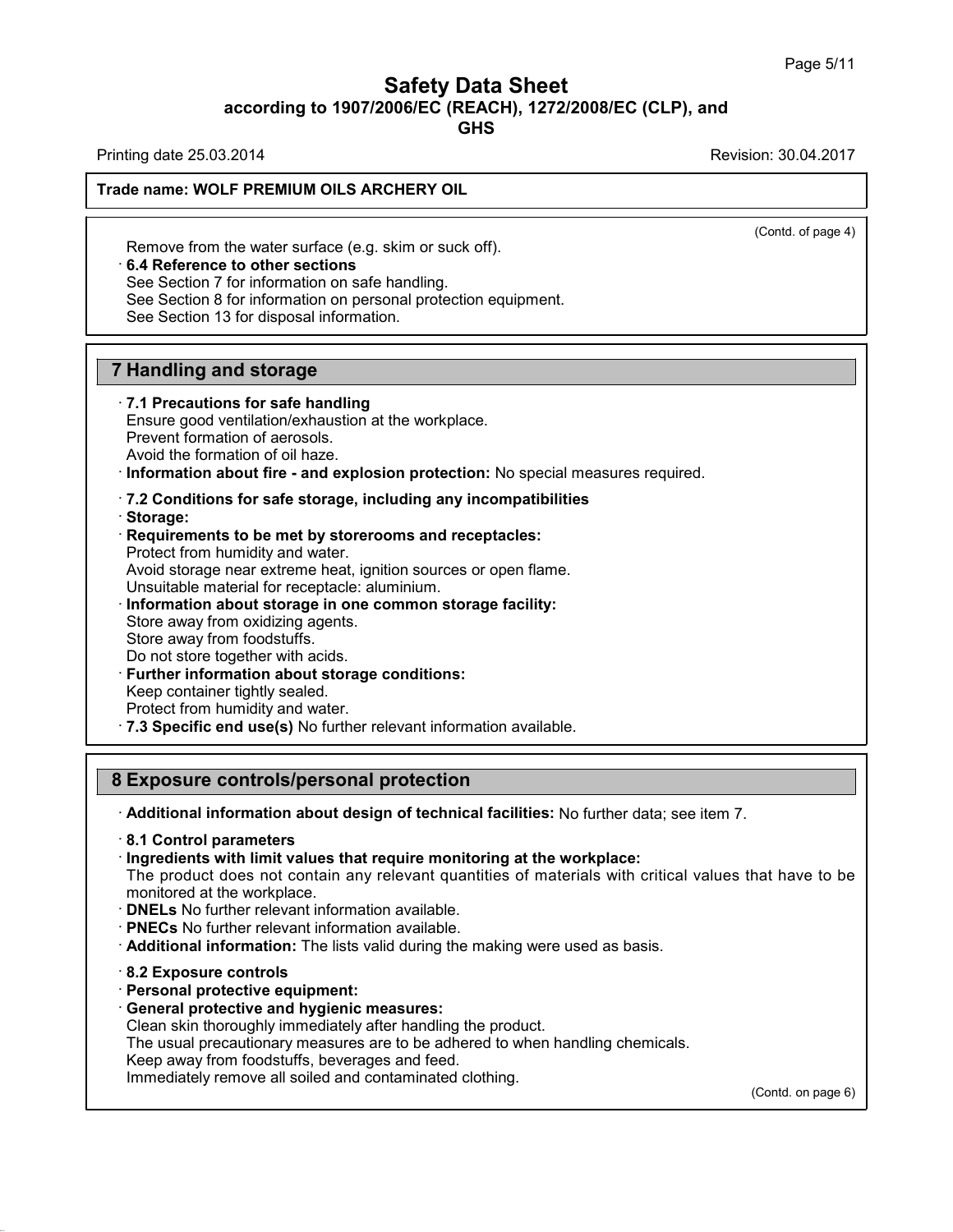# Safety Data Sheet<br><sub>006/EC (REACH), 1272/2008/EC (CLP),<br>GHS</sub> Page 6/11<br>**according to 1907/2006/EC (REACH), 1272/2008/EC (CLP), and<br>GHS<br>Revision: 30.04.2017<br>Revision: 30.04.2017 Safety Data Sheet**<br>
according to 1907/2006/EC (REACH), 1272/2008/EC (CLP), and<br>
Printing date 25.03.2014<br>
Revision: 30.04.2017<br>
Revision: 30.04.2017

**GHS**

 $\overline{(\text{Cond. of page 5})}$ 

**Trade name: WOLF PREMIUM OILS ARCHERY OIL**<br>
Wash hands before breaks and at the end of work<br>
Do not inhale gases / fumes / aerosols.<br>
Avoid contact with the eyes and skin.<br> **Respiratory protection:** Ing date 23.03.2014<br>
Me name: WOLF PREMIUM OILS ARCHERY OIL<br>
Wash hands before breaks and at the end of work.<br>
Do not inhale gases / fumes / aerosols.<br>
Avoid contact with the eves and skin. Wash hands before breaks and at the end of work.<br>Do not inhale gases / fumes / aerosols.<br>Avoid contact with the eyes and skin.<br>**· Respiratory protection:**<br>Use suitable respiratory protective device when aer<br>Use suitable re Wash hands before breaks and at the end of work.<br>Do not inhale gases / fumes / aerosols.<br>Avoid contact with the eyes and skin.<br>**Respiratory protection:**<br>Use suitable respiratory protective device when aerosol or mist is fo

Wash hands before breaks and at the end of work.<br>
Do not inhale gases / fumes / aerosols.<br>
Avoid contact with the eyes and skin.<br> **Respiratory protection:**<br>
Use suitable respiratory protective device when aerosol or mist i Do not inhale gases / fumes / aerosols.<br>
Avoid contact with the eyes and skin.<br> **Respiratory protection:**<br>
Use suitable respiratory protective device when aerosol or mist is formed.<br>
Use suitable respiratory protective dev Solid Tespiratory protective developeration protective developeration of hands:<br>Protective gloves



Protection of hands:<br>The glove material has to be impermeable and resistant to the product/ the substance/ the preparation.<br>Selection of the glove material on consideration of the penetration times, rates of diffusion and Figure 2013<br>Selection of the glove material has to be impermeable and resistant to the product/ the substance/ the preparation.<br>Selection of the glove material on consideration of the penetration times, rates of diffusion The glove material has to be in<br>Selection of the glove materi<br>degradation.<br>**Material of gloves**<br>The selection of the suitable g<br>quality and varies from man The glove material has to be impermeable and resistant to the product/ the substance/ the preparation.<br>Selection of the glove material on consideration of the penetration times, rates of diffusion and the degradation.<br>**Mat** 

# degradation.<br>**Material of gloves**

The glove material has to be impermeable and resistant to the product/ the substance/ the preparation.<br>Selection of the glove material on consideration of the penetration times, rates of diffusion and the degradation.<br>**Mat** Selection of the glove material on consideration of the penetration times, rates of diffusion and the<br>degradation.<br>**Material of gloves**<br>The selection of the suitable gloves does not only depend on the material, but also on degradation.<br> **Material of gloves**<br>
The selection of the suitable gloves does not<br>
quality and varies from manufacturer to material<br>
substances, the resistance of the glove material<br> **Conservedity**<br> **Penetration time of gl** The selection of the suitable gloves does not only depend on the material, but also on further marks of<br>quality and varies from manufacturer to manufacturer. As the product is a preparation of several<br>substances, the resis

· Penetration time of glove material

substances, the resistance of the glove material can not be calculated in advance and has therefore to be checked prior to the application.<br> **Penetration time of glove material**<br>
The exact break through time has to be foun The exact break through time has to be found out by the manufacturer of the protective gloves and has to<br>be observed.<br>
For the permanent contact gloves made of the following materials are suitable:<br>
Neoprene gloves<br>
Fluoro

For the permanent contact gloves made of the following materials are suitable: For the permanent com<br>
Neoprene gloves<br>
Fluorocarbon rubber (V<br> **Not suitable are glove**<br> **Eye protection:** 

- b giveon rubber (Viton)<br>able are gloves made of<br>tection:<br>Safety glasses
- 



Body protection: Oil resistant protective clothi<br>Limitation and supervision of exposure into<br>No further relevant information available.<br>Risk management measures<br>See Section 7 for additional information.<br>No further relevant

**Example 15 September 10 State of September 2015**<br> **Body protection:** Oil resistant protective clothing<br> **Example 2015**<br> **Example 2015**<br>
No further relevant information available. **Example 3**<br> **Example 3**<br> **Example 3**<br> **Example 3**<br> **Limitation and supervision of exposure into the environment<br>
No further relevant information available.<br>
<b>Risk management measures** Safety glasses<br>
• **Body protection:** Oil resistant protective clothing<br>
• **Limitation and supervision of exposure into th**<br>
• **Risk management measures**<br>
• See Section 7 for additional information.<br>
• No further relevant i Body protection: Oil resistant protective clothing<br>Limitation and supervision of exposure into th<br>No further relevant information available.<br>Risk management measures<br>See Section 7 for additional information.<br>No further rel

# **9 Physical and chemical properties**<br> **9.1 Information on basic physical and chiral Information**<br> **Appearance:**<br> **Form:**

- No luttiler relevant information available.<br> **Prince See Section 7 for additional information.**<br>
No further relevant information available.<br> **9 Physical and chemical properties**<br> **9.1 Information on basic physical and chem Physical and chemical properties**<br> **9.1 Information on basic physical and chemical properties**<br> **• 9.1 Information on basic physical and chemical properties**<br>
• Appearance: **1 Information on basic physical and chemical properties<br>
eneral Information<br>
ppearance:<br>
Form:<br>
Colour:**<br>
Colour:<br>
Colour:<br>
Cetroleum-like<br>
Cetroleum-like
- 
- · **Appearance:**
	-
- 
- 

38.0.16

**Form:** Liquid · Odour: **Petroleum-like** 

(Contd. on page 7)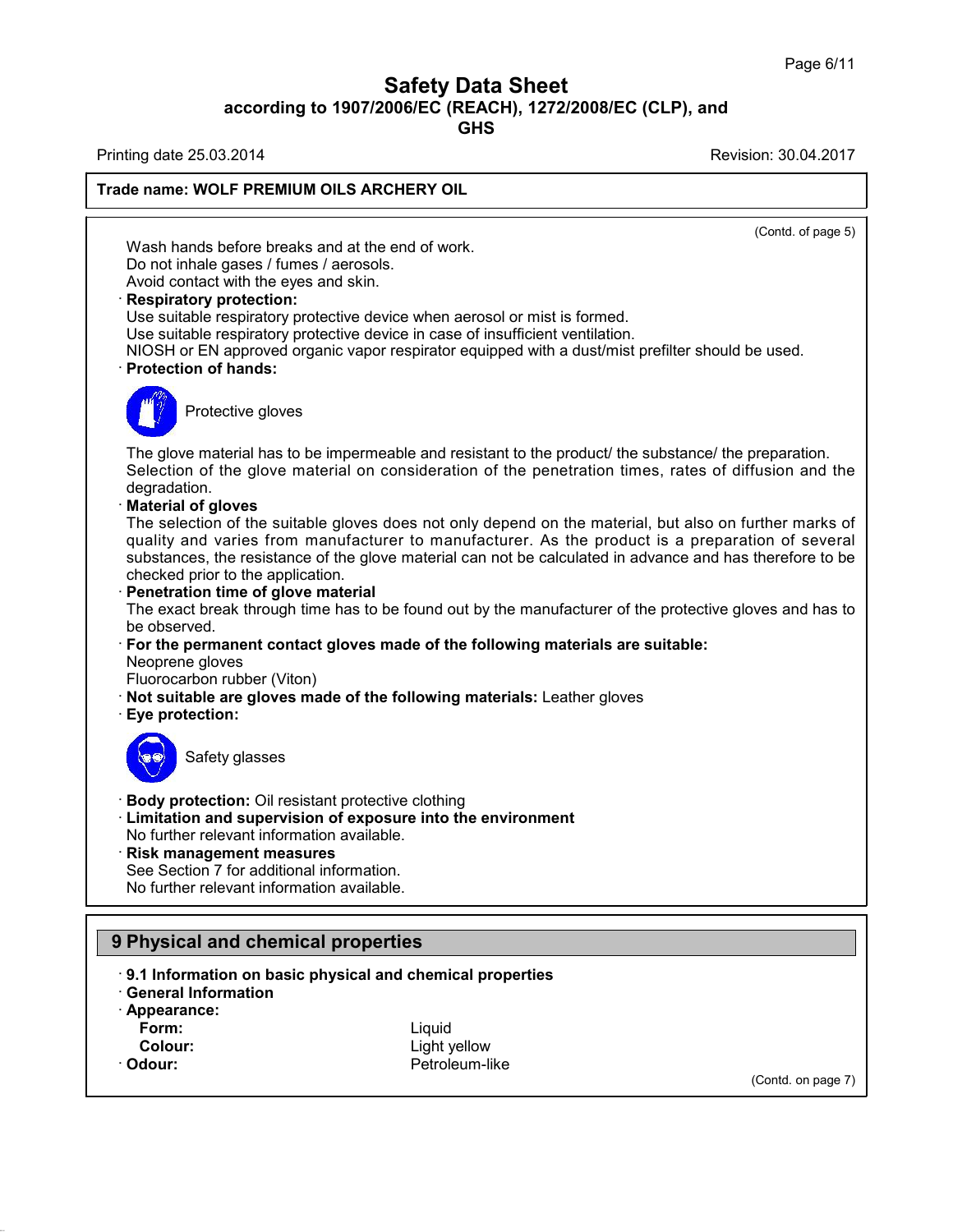# **Safety Data Sheet**<br> **according to 1907/2006/EC (REACH), 1272/2008/EC (CLP), and**<br> **GHS Safety Data Sheet**<br>
according to 1907/2006/EC (REACH), 1272/2008/EC (CLP), and<br>
Printing date 25.03.2014<br>
Revision: 30.04.2017<br>
Revision: 30.04.2017

**GHS**

| <b>Odour threshold:</b>                                                                           | Not determined.                                                                             | (Contd. of page 6) |
|---------------------------------------------------------------------------------------------------|---------------------------------------------------------------------------------------------|--------------------|
| · pH-value:                                                                                       | Not determined.                                                                             |                    |
| Change in condition<br><b>Melting point/Melting range:</b><br><b>Boiling point/Boiling range:</b> | Not Determined.<br>>599°F/> 315 °C                                                          |                    |
| · Flash point:                                                                                    | $>352^{\circ}$ F/ $>178^{\circ}$ C                                                          |                    |
| · Flammability (solid, gaseous):                                                                  | Not applicable.                                                                             |                    |
| · Auto/Self-ignition temperature:                                                                 | Not determined.                                                                             |                    |
| · Decomposition temperature:                                                                      | Not determined.                                                                             |                    |
| · Self-igniting:                                                                                  | Product is not self-igniting.                                                               |                    |
| Danger of explosion:                                                                              | Product does not present an explosion hazard.                                               |                    |
| <b>Explosion limits:</b><br>Lower:<br>Upper:                                                      | Not determined.<br>Not determined.                                                          |                    |
| · Vapour pressure:                                                                                | Not determined.                                                                             |                    |
| Density at 20 °C:<br>· Relative density<br>· Vapour density<br><b>Evaporation rate</b>            | $0,89$ g/cm <sup>3</sup><br>Not determined.<br>Not determined.<br>Not determined.           |                    |
| · Solubility in / Miscibility with<br>water:                                                      | Not miscible or difficult to mix.                                                           |                    |
| · Partition coefficient (n-octanol/water): Not determined.                                        |                                                                                             |                    |
| · Viscosity:<br>Dynamic:<br>Kinematic at 20 °C:<br>· 9.2 Other information                        | Not determined.<br>$22 \text{ mm}^2/\text{s}$<br>No further relevant information available. |                    |

| 9.2 Other Information                                            | <u>ino iuriner reievant information available.</u>                                              |
|------------------------------------------------------------------|-------------------------------------------------------------------------------------------------|
| <b>10 Stability and reactivity</b>                               |                                                                                                 |
| ⋅10.1 Reactivity                                                 |                                                                                                 |
| 10.2 Chemical stability                                          |                                                                                                 |
| · Thermal decomposition / conditions to be avoided:              |                                                                                                 |
| Keep away from heat and direct sunlight.                         |                                                                                                 |
| No decomposition if used and stored according to specifications. |                                                                                                 |
| 10.3 Possibility of hazardous reactions                          |                                                                                                 |
| Reacts with alkali (Iyes).                                       |                                                                                                 |
| Reacts with strong oxidizing agents.                             |                                                                                                 |
|                                                                  | Toxic fumes may be released if heated above the decomposition point.                            |
| Reacts with strong acids.                                        |                                                                                                 |
|                                                                  | Can form explosive mixtures in air if heated above flash point and/or when sprayed or atomised. |
|                                                                  | (Contd. on page 8)                                                                              |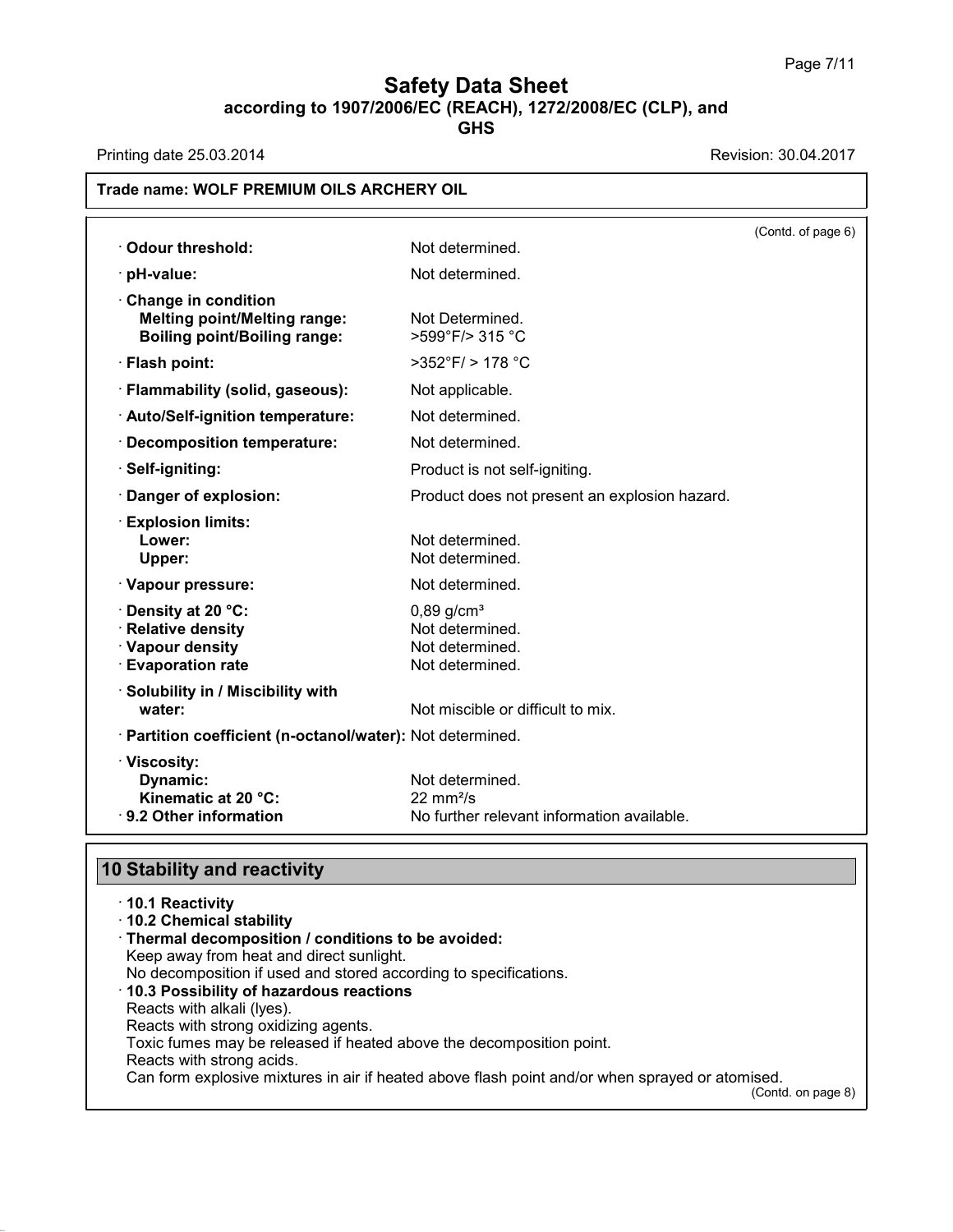# Safety Data Sheet<br><sub>006/EC (REACH), 1272/2008/EC (CLP),<br>GHS</sub> Page 8/11<br>**according to 1907/2006/EC (REACH), 1272/2008/EC (CLP), and<br>GHS<br>Revision: 30.04.2017<br>Revision: 30.04.2017 Safety Data Sheet**<br>
according to 1907/2006/EC (REACH), 1272/2008/EC (CLP), and<br>
Printing date 25.03.2014<br>
Revision: 30.04.2017<br>
Revision: 30.04.2017

**GHS**

**Trade name: WOLF PREMIUM OILS ARCHERY OIL**

 $\overline{(\text{Cond. of page 7})}$ 

**Example 10.4 Conditions to avoid Store away from oxidizing agents.**<br>• **10.4 Conditions to avoid Store away from oxidizing agents.**<br>• **10.5 Incompatible materials:** No further relevant information available.<br>• **10.6 Hazar 10.4 Conditions to avoid** Store away from oxidiz<br>**10.5 Incompatible materials:** No further relevant<br>**10.6 Hazardous decomposition products:**<br>Carbon monoxide and carbon dioxide<br>Halogenated hydrocarbons<br>Hydrogen chloride (H **10.4 Conditions to avoid** Store aw<br>**10.5 Incompatible materials:** No f<br>**10.6 Hazardous decomposition p**<br>Carbon monoxide and carbon dioxic<br>Halogenated hydrocarbons<br>Hydrogen chloride (HCl) **10.4 Conditions to avoid** Store away<br>**10.5 Incompatible materials:** No furt<br>**10.6 Hazardous decomposition pro**<br>Carbon monoxide and carbon dioxide<br>Halogenated hydrocarbons<br>Hydrogen chloride (HCl)

# **Foxicological inform**<br>• 11.1 Information on toxi<br>• Acute toxicity:<br>• Primary irritant effect:<br>• on the skin: Irritant to ski **Foxicological information**<br>• 11.1 Information on toxicological<br>• Acute toxicity:<br>• Primary irritant effect:<br>• on the skin: Irritant to skin and mud<br>• on the eve: Irritating effect.

**10.6 Hazardous decomposition products:**<br>Carbon monoxide and carbon dioxide<br>Halogenated hydrocarbons<br>Hydrogen chloride (HCl)<br>**11 Toxicological information**<br>11.1 Information on toxicological effects **11.1 Toxicological information<br>11.1 Information on toxicological effects**<br>11.1 Information on toxicological effects<br>1. Primary irritant effect:

**Proxicological information**<br> **Contract to skin:** Irritant to skin and mucous membranes.<br> **Contract to skin:** Irritant to skin and mucous membranes.<br> **Contract to skin:** Irritating effect.<br> **Contract Sensitization:** No sen **Primary irritant effect:**<br> **on the skin**: Irritant to skin and mucous membranes.<br> **On the eye:** Irritating effect.<br> **Sensitization:** No sensitizing effects known.<br> **Additional toxicological information:**<br>
The product show on the skin: Irritant to skin and mucous membranes.<br>
on the eye: Irritating effect.<br>
Sensitization: No sensitizing effects known.<br>
Additional toxicological information:<br>
The product shows the following dangers according to Sensitization: No sensitizing effects known.<br>Additional toxicological information:<br>The product shows the following dangers according to the calculation method of the General EU<br>Classification Guidelines for Preparations as Additional toxicological info<br>The product shows the follo<br>Classification Guidelines for Pi<br>Irritant<br>At long or repeated contact wit<br>May cause acne.<br>Danger through skin adsorptio<br>Repeated dose toxicity: May The product shows the following dangers according to the calculation method of the General EU<br>Classification Guidelines for Preparations as issued in the latest version:<br>Irritant<br>At long or repeated contact with skin it ma

Irritant

At long or repeated contact with skin it maid<br>
May cause acne.<br>
Danger through skin adsorption.<br> **12 Ecological information**<br> **12.1 Toxicity** 

**Repeated dose toxicity:** May cause damage to organs through prolonged or repeated exposure.<br> **12.1 Toxicity**<br> **12.1 Toxicity**<br> **12.1 Toxicity:** No further relevant information available.<br> **12.2 Persistence and degradabili** 

- 
- 

- **Ecological information**<br>
 **12.1 Toxicity**<br>
 **Aquatic toxicity:** No further relevant information available.<br>
 **12.2 Persistence and degradability** Not easily biodegradable<br>
 **12.4 Mobility in soil No further relevant 2 Ecological information**<br>
↑ 12.1 Toxicity<br>
↑ Aquatic toxicity: No further relevant information available.<br>
↑ 12.2 Persistence and degradability Not easily biodegradable<br>
↑ 12.3 Bioaccumulative potential May be accumulat **12.1 Toxicity**<br> **• Aquatic toxicity:** No further relevant information available.<br> **• 12.2 Persistence and degradability** Not easily biodegradable<br> **• 12.3 Bioaccumulative potential** May be accumulated in organism<br>
• **12.4**
- 
- 

· **Remark:**

<ul>\n<li>12.3 Bioaccumulative potential May be accumulated in organism</li>\n<li>12.4 Mobility in soil No further relevant information available.</li>\n<li>Ecotoxical effects:</li>\n<li>Remark:</li>\n<li>Hamark:</li>\n<li>Harmful to fish</li>\n<li>The product is oxygen-consuming. The declared action may be partly caused by lac Due to mechanical actions of the product (e.g. agglutinations) damages may occur.</li>\n</ul> The product is oxygen-consuming. The declared action may be partly caused by lack of oxygen.<br>Due to mechanical actions of the product (e.g. agglutinations) damages may occur.<br>
Additional ecological information: **Exercise to mechanical actions of the product information available.**<br> **Ecotoxical effects:**<br> **Remark:**<br>
Harmful to fish<br>
The product is oxygen-consuming. The declared action may be partly caused by lack of oxygen.<br>
Due

• **Harmful to fish**<br>• **Harmful to fish**<br>• The product is oxygen-cons<br>• **Additional ecological information**<br>• **General notes:**<br>• Water hazard class 1 (Germ<br>• Do not allow undiluted prod Harmful to fish<br>The product is oxygen-consuming. The declared action may be partly caused by lack of oxygen.<br>Due to mechanical actions of the product (e.g. agglutinations) damages may occur.<br>**Additional ecological informat** The product is oxygen-consuming. The declared action may be partly caused by lack of oxygen.<br>Due to mechanical actions of the product (e.g. agglutinations) damages may occur.<br>**Additional ecological information:**<br>**General n** system. Additional ecological information:<br>General notes:<br>Water hazard class 1 (German Regula<br>Do not allow undiluted product or lar<br>system.<br>Harmful to aquatic organisms<br>Due to available data on eliminabili<br>damage of the environmen General notes:<br>Water hazard class 1 (German Regulation) (Self-assessment): slightly hazardous for water<br>Do not allow undiluted product or large quantities of it to reach ground water, water course or sewage<br>system.<br>Harmful Water hazard class 1 (German Regulation) (Self-assessm<br>Do not allow undiluted product or large quantities of it to<br>system.<br>Harmful to aquatic organisms<br>Due to available data on eliminability/decomposition a<br>damage of the e

Harmful to aquatic organisms<br>Due to available data on eliminability/decomposition and bioaccumulation potential prolonged term<br>damage of the environment can not be excluded.<br>**12.5 Results of PBT and vPvB assessment**<br>**PBT:** rolonged term<br>(Contd. on page 9)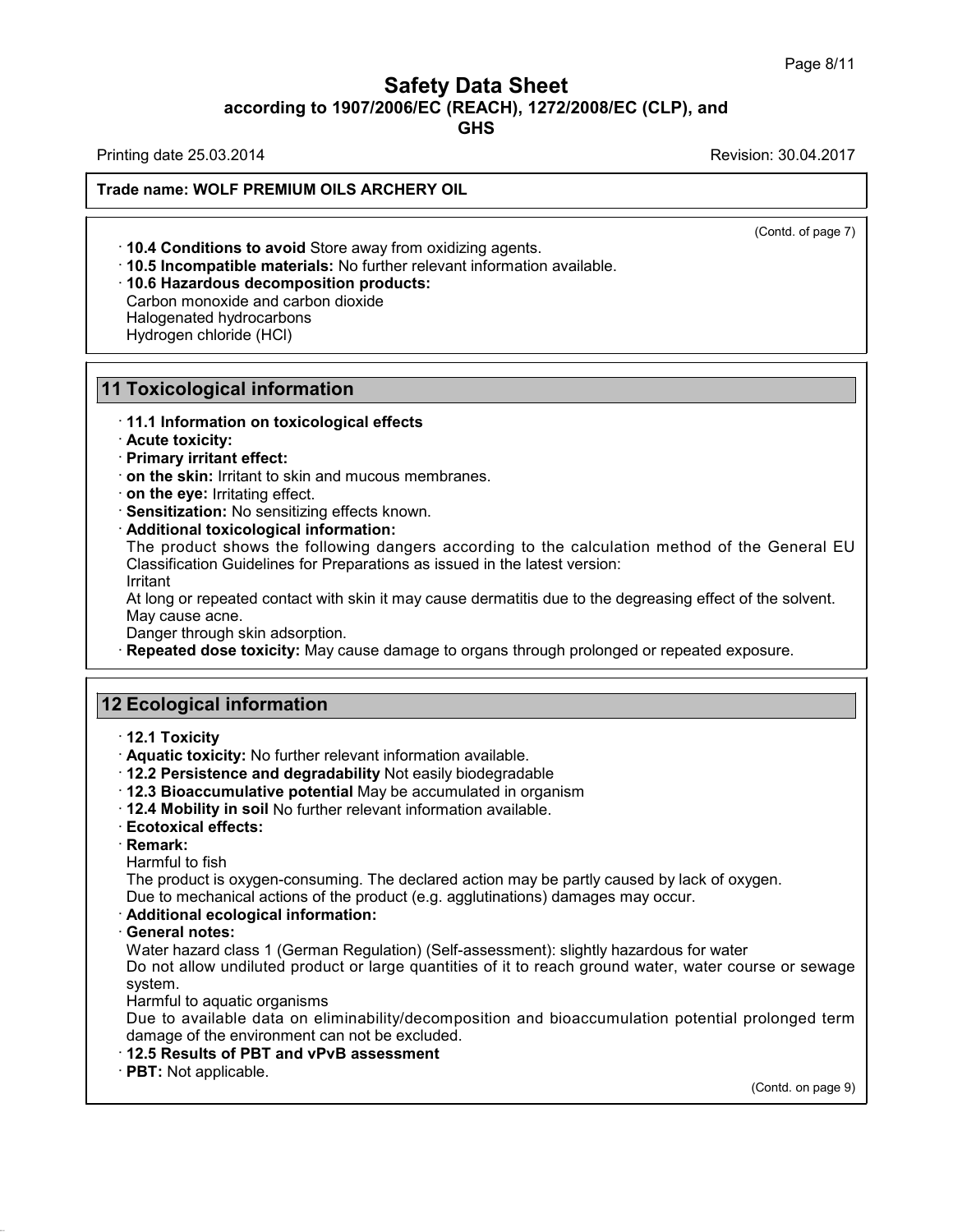# Safety Data Sheet<br><sub>006/EC (REACH), 1272/2008/EC (CLP),<br>GHS</sub> Page 9/11<br>**according to 1907/2006/EC (REACH), 1272/2008/EC (CLP), and<br>GHS<br>Revision: 30.04.2017<br>Revision: 30.04.2017 Safety Data Sheet**<br>
according to 1907/2006/EC (REACH), 1272/2008/EC (CLP), and<br>
Printing date 25.03.2014<br>
Revision: 30.04.2017<br>
Revision: 30.04.2017

**GHS**

 $\overline{(\text{Cond. of page 8})}$ 

# **Trade name: WOLF PREMIUM OILS ARCHERY OIL**

• **vPvB:** Not applicable.<br>• **vPvB:** Not applicable.<br>• 12.6 Other adverse effects No further relevant information available. **12.6 Other adverse effects** No further relevant information available.<br>
13 Disposal considerations<br>
13 Disposal considerations<br>
13.1 Waste treatment methods

# · **Recommendation**

Must not be disposed together with household garbage. Do not allow product to reach sewage system. **Disposal considerations**<br>13.1 Waste treatment methods<br>Recommendation<br>Must not be disposed together with household garbage. Do not allow product to reach sewage system.<br>Product is recyclable as a waste oil. Deliver unused **Disposal considerations**<br>13.1 Waste treatment methods<br>Recommendation<br>Must not be disposed together with household garbage. Do not allow product to reach sewage system.<br>Product is recyclable as a waste oil. Deliver unused **13.1 Waste treatment methods**<br> **Recommendation**<br>
Must not be disposed together with household garbage. Do<br>
Product is recyclable as a waste oil. Deliver unused and/or<br>
Contact waste processors for recycling information.<br> • **Recommendation:** Disposed together with household garbage. Do not allow product to reader Product is recyclable as a waste oil. Deliver unused and/or contaminated product to Contact waste processors for recycling inform

- 
- **Recommended cleansing agents:** Solvent naphtha<br>14 Transport information

| · Uncleaned packaging:<br>· Recommendation: Disposal must be made according to official regulation<br>· Recommended cleansing agents: Solvent naphtha |                       |
|-------------------------------------------------------------------------------------------------------------------------------------------------------|-----------------------|
| <b>14 Transport information</b>                                                                                                                       |                       |
|                                                                                                                                                       |                       |
| · 14.1 UN-Number<br>· DOT, ADR, ADN, IMDG, IATA<br>14.2 UN proper shipping name                                                                       | Not Regulated         |
| · DOT, ADR, ADN, IMDG, IATA<br>14.3 Transport hazard class(es)                                                                                        | Not Regulated         |
| · DOT, ADR, ADN, IMDG, IATA<br>· Class                                                                                                                | Not Regulated         |
| ⋅ 14.4 Packing group<br>· DOT, ADR, IMDG, IATA<br>⋅14.5 Environmental hazards:                                                                        | Not Regulated         |
| · Marine pollutant:<br>14.6 Special precautions for user                                                                                              | Nο<br>Not applicable. |
| 14.7 Transport in bulk according to Annex II of<br>MARPOL73/78 and the IBC Code<br>· UN "Model Regulation":                                           | Not applicable.       |
|                                                                                                                                                       |                       |
| <b>15 Regulatory information</b>                                                                                                                      |                       |
| 15.1 Safety, health and environmental regulations/legislation specific                                                                                |                       |

# **15 Regulatory information**

· **15.1 Safety, health and environmental regulations/legislation specific for the substance or mixture** • **15.1 Safety, health and environmental regulations/legeral of SARA**<br>• **SARA**<br>• **Section 355 (extremely hazardous substances):**<br>None of the ingredients is listed. None of the ingredients is listed.<br>None of the ingredients is listed.<br>None of the ingredients is listed.<br>None of the ingredients is listed.<br>None of the ingredients is listed.<br>None of the ingredients is listed.

· **SARA**

38.0.16

Sakka<br>Section 355 (extremely hazardous substar<br>None of the ingredients is listed.<br>Section 313 (Specific toxic chemical listing<br>None of the ingredients is listed.

(Contd. on page 10)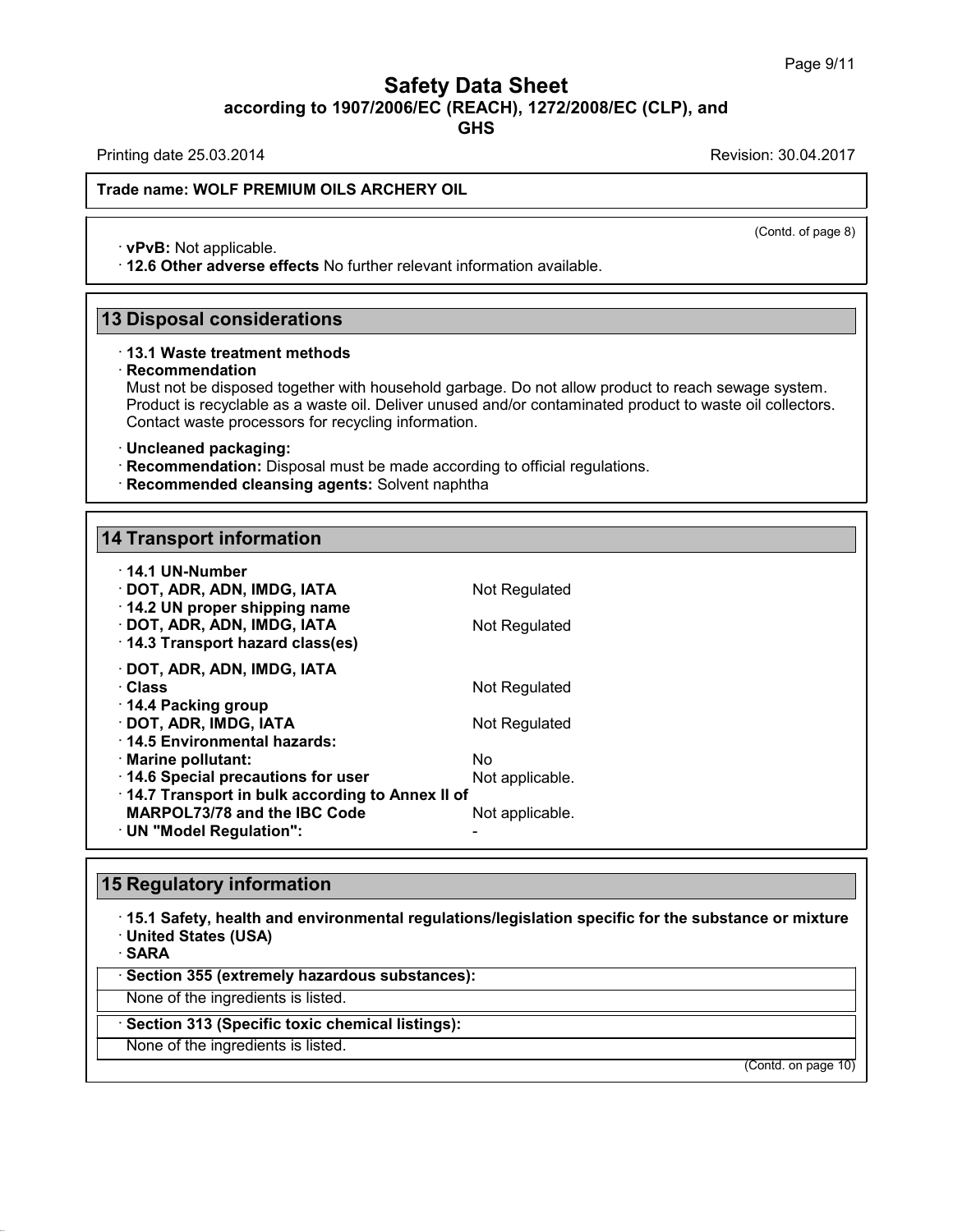# **Safety Data Sheet**<br> **according to 1907/2006/EC (REACH), 1272/2008/EC (CLP), and**<br> **GHS GHS Safety Data Sheet**<br>according to 1907/2006/EC (REACH), 1272/2008/EC (CLP), and<br>Printing date 25.03.2014<br>Revision: 30.04.2017<br>Frade name: WOLE PREMILIM OU S ARCHERY OU

# **Trade name: WOLF PREMIUM OILS ARCHERY OIL**

| $1.101019$ acto 20.00.2017                                                                                 |                       |
|------------------------------------------------------------------------------------------------------------|-----------------------|
| Trade name: WOLF PREMIUM OILS ARCHERY OIL                                                                  |                       |
|                                                                                                            | (Contd. of page 9)    |
| <b>TSCA (Toxic Substances Control Act):</b>                                                                |                       |
| All ingredients are listed.                                                                                |                       |
| <b>Proposition 65 (California):</b>                                                                        |                       |
| <b>Chemicals known to cause cancer:</b>                                                                    |                       |
| None of the ingredients is listed.                                                                         |                       |
| Chemicals known to cause reproductive toxicity for females:                                                |                       |
| None of the ingredients is listed.                                                                         |                       |
| Chemicals known to cause reproductive toxicity for males:                                                  |                       |
| None of the ingredients is listed.                                                                         |                       |
| Chemicals known to cause developmental toxicity:                                                           |                       |
| None of the ingredients is listed.                                                                         |                       |
| <b>Carcinogenic Categories</b>                                                                             |                       |
| <b>EPA (Environmental Protection Agency)</b>                                                               |                       |
| None of the ingredients is listed.                                                                         |                       |
| <b>IARC (International Agency for Research on Cancer)</b>                                                  |                       |
| None of the ingredients is listed.                                                                         |                       |
| · TLV (Threshold Limit Value established by ACGIH)                                                         |                       |
| None of the ingredients is listed.                                                                         |                       |
| NIOSH-Ca (National Institute for Occupational Safety and Health)                                           |                       |
| None of the ingredients is listed.                                                                         |                       |
| <b>OSHA-Ca (Occupational Safety &amp; Health Administration)</b>                                           |                       |
| None of the ingredients is listed.                                                                         |                       |
| $\overline{\cdot}$ Canada                                                                                  |                       |
| <b>Canadian Domestic Substances List (DSL)</b>                                                             |                       |
| All ingredients are listed.                                                                                |                       |
| Canadian Ingredient Disclosure list (limit 0.1%)                                                           |                       |
| None of the ingredients is listed.                                                                         |                       |
| <b>Canadian Ingredient Disclosure list (limit 1%)</b>                                                      |                       |
| None of the ingredients is listed.                                                                         |                       |
| · National regulations:                                                                                    |                       |
| Other regulations, limitations and prohibitive regulations                                                 |                       |
| Substances of very high concern (SVHC) according to REACH, Article 57                                      |                       |
| None of the ingredients is listed.                                                                         |                       |
| · 15.2 Chemical safety assessment: A Chemical Safety Assessment has not been carried out.                  |                       |
|                                                                                                            |                       |
| <b>16 Other information</b>                                                                                |                       |
| This information is based on our present knowledge. However, this shall not constitute a guarantee for any |                       |
| specific product features and shall not establish a legally valid contractual relationship.                |                       |
|                                                                                                            | $(Contd)$ on page 11) |

38.0.16

For the information<br>
This information<br>
This information is based on our present knowledge. However, this shall not constitute a guarantee for any<br>
specific product features and shall not establish a legally valid contractu